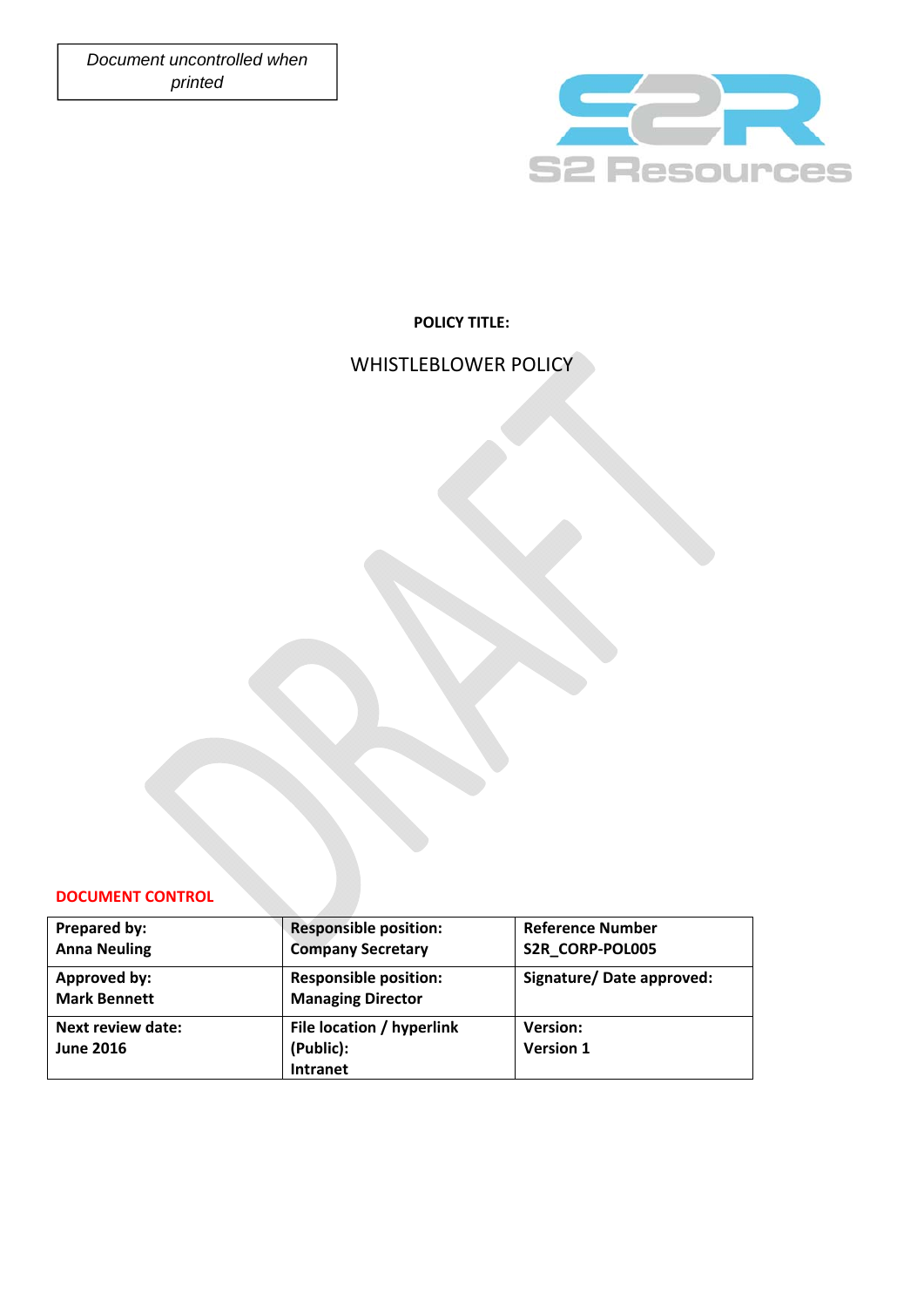| 4.4 DUTIES OF EMPLOYEES IN RELATION TO UNACCEPTABLE CONDUCT5 |  |
|--------------------------------------------------------------|--|
|                                                              |  |
|                                                              |  |
|                                                              |  |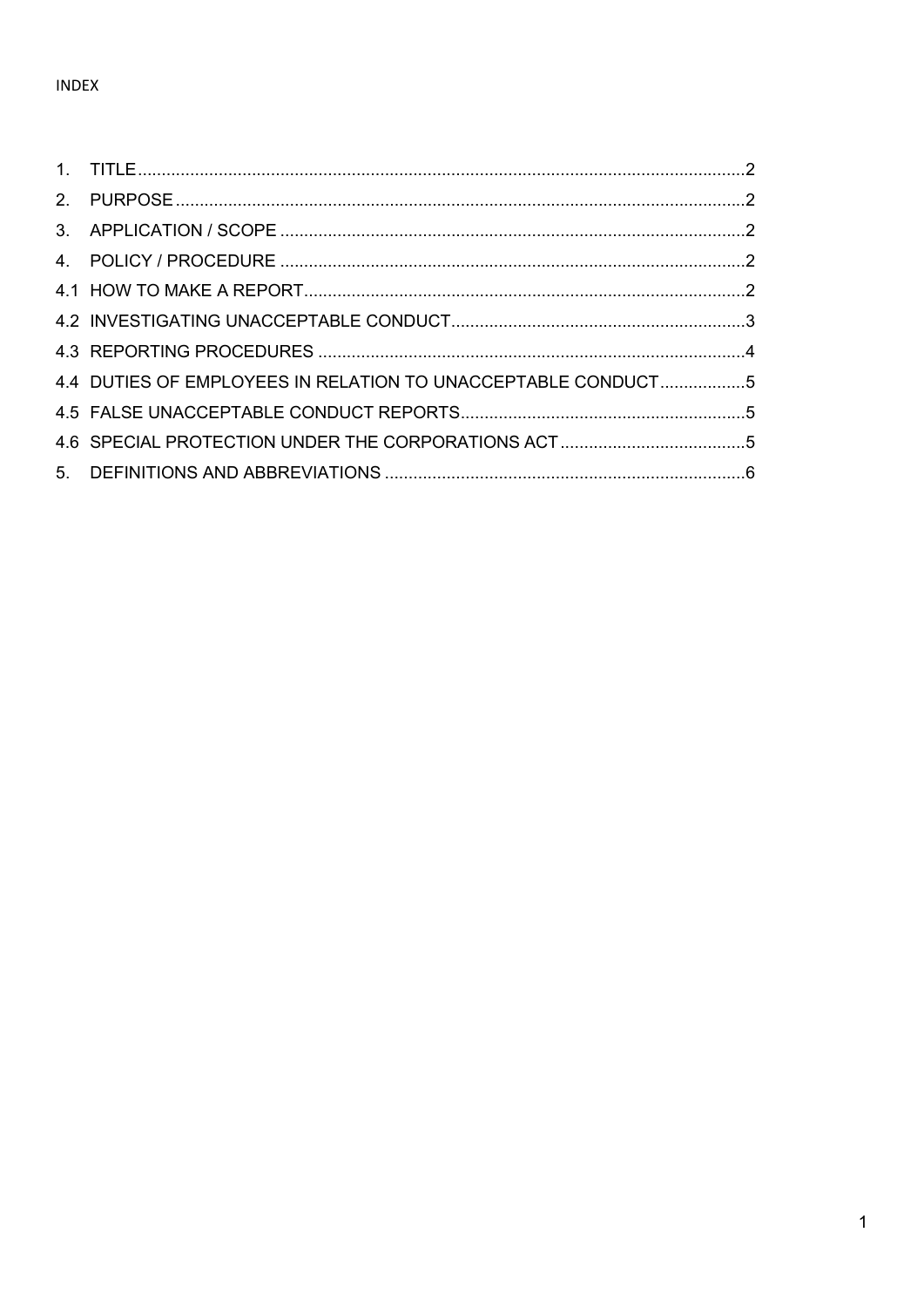# **1. TITLE**

# **WHISTLEBLOWER POLICY**

### **2. PURPOSE**

The purpose of this Policy is to set out a process for people to raise any concerns and report instances of any potential breach of law or potential violation of S2 Resources Ltd (S2)'s principles or values or any other legal or ethical concern without the fear of reprisal or intimidation with the support and protection of S2. S2 is committed to ensuring that Whistleblowers will not suffer detriment for reporting Unacceptable Conduct in good faith, where the reporting procedure has been followed.

The S2 Board is committed to fostering a culture of corporate compliance, ethical behaviour and good corporate governance.

# **3. APPLICATION / SCOPE**

This policy applies to Directors and employees, suppliers, contractors, employees of company contractors, tenderers or any other person who has business dealings with S2.

Any breach of law or any violation of S2's principles, culture, values, policies, procedures or any other legal or ethical concern is referred to in this policy as Unacceptable Conduct. For the avoidance of doubt, a potential breach or potential violation is not a breach or violation until such time as the matter is fully investigated and the allegation is substantiated.

### **UNACCEPTABLE CONDUCT**

Unacceptable Conduct covered by this Policy includes any conduct that:

- is dishonest, fraudulent or corrupt;
- is illegal, such as theft, drug sale or use, violence, harassment or intimidation, criminal damage to property or other breaches of state or federal law;
- is unethical or in breach of S2's policies such as dishonestly altering company records or data, adopting questionable accounting practices or wilfully breaching S2'S Code of Conduct, Corporate Governance or Human Resources policies;
- is potentially damaging to S2, an S2 employee or a third party, such as unsafe work practices, environmental damage, health risks or substantial wasting of company resources;
- amounts to an abuse of authority including misrepresenting S2 or representing S2 without authorisation ;
- may cause financial loss to S2 or damage its reputation or be otherwise detrimental to S2's interests;
- involves bribery or a conflict of interest;
- involves any other kind of serious impropriety; or
- involves harassment, discrimination, victimisation or bullying.

### **4. POLICY / PROCEDURE**

#### **4.1 HOW TO MAKE A REPORT**

There are various channels for making a report if a Whistleblower becomes aware of any issue or behaviour which he or she considers to be Unacceptable Conduct including: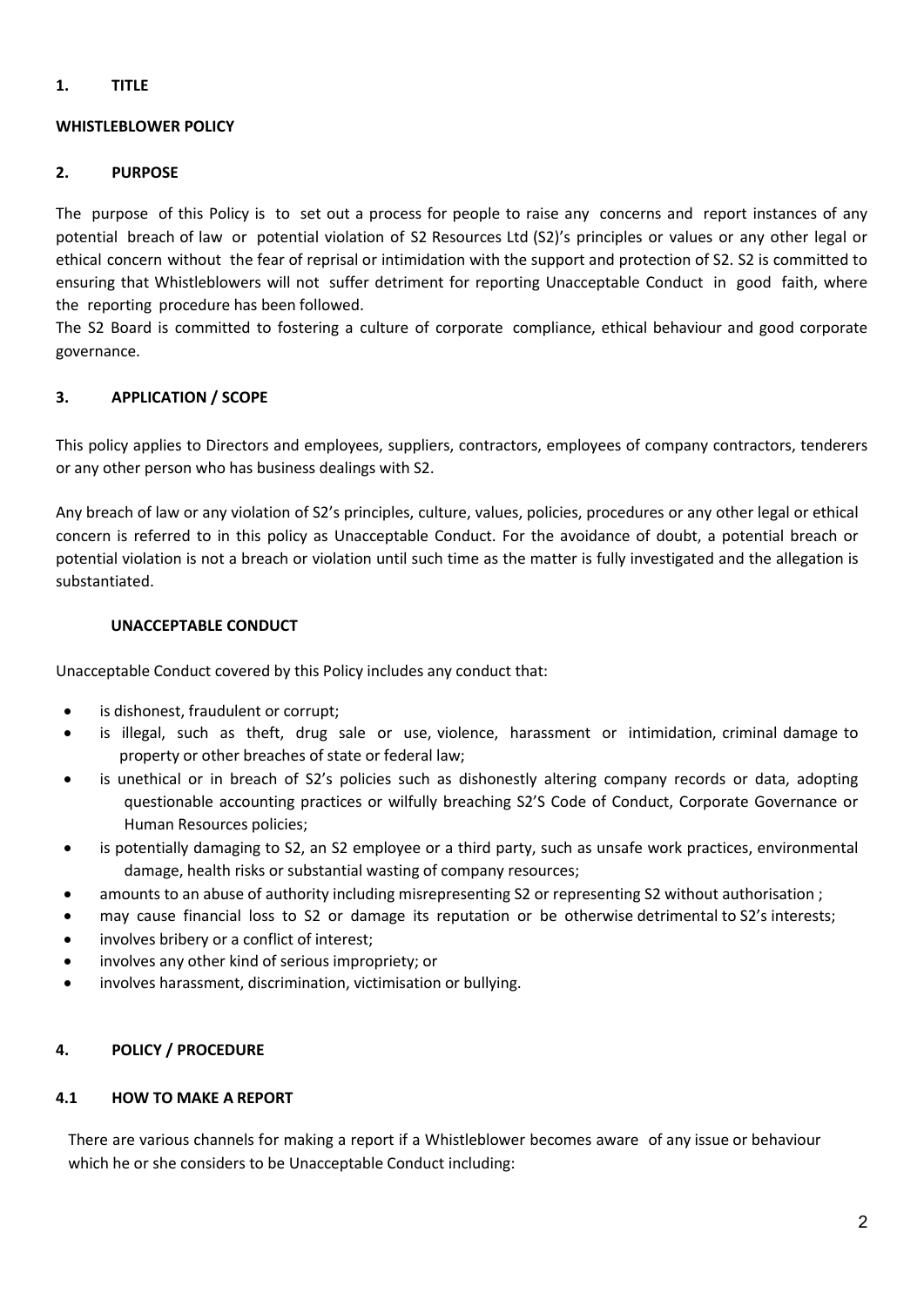- if the Whistleblower is an employee or an individual contractor working within an S2 team, raise the matter with your immediate supervisor or manager. Supervisors or managers to whom Unacceptable Conduct is reported, are expected to take the matter to a Protected Disclosure Officer;
- report the matter in confidence to a Protected Disclosure Officer, being:
	- o the Company Secretary, Anna Neuling by phone (08) 6166 0240 or by email anna.neuling@s2resources.com.au; or
	- o the Chairman, Jeff Dowling by phone (08) 6166 0240 or by email jeff.dowling@s2resources.com.au

Upon the receipt of a report, the Protected Disclosure Officer will determine whether the conduct is Unacceptable Conduct under this Whistleblower Policy or whether the matter is a general grievance matter. If a determination is made that the conduct is a general grievance matter and not Unacceptable Conduct under this Whistleblower Policy, the matter shall be referred to the person who has had the report made against them, their Line Manager and Human Resources. Such matters will be handled in accordance with S2's Disciplinary Procedures.

### **4.2 INVESTIGATING UNACCEPTABLE CONDUCT**

Unacceptable Conduct will be treated seriously and be the subject of a thorough formal investigation process. S2 will investigate all cases of Unacceptable Conduct made under this Policy as soon as practicable after the matter has been reported.

Subject to the Company's obligations under the Privacy Act and all other relevant legislation, S2 will keep the Whistleblower informed on the progress of the investigation.

Subject to the Company's obligations under the Privacy Act and all other relevant legislation, S2 will provide the Whistleblower with a brief summary of the outcomes of the investigation. All Whistleblowers must maintain confidentiality and not disclose any details of the investigation.

The investigation will be conducted in a timely, thorough, confidential, objective and fair manner and as reasonable and appropriate having regard to the nature of the Unacceptable Conduct and all of the circumstances.

Investigations are to be undertaken by an Investigations Officer. The Investigations Officer will respond to all concerns raised and reports to the Protected Disclosure Officer.

The Protected Disclosure Officer will appoint an Investigation Officer on a case by case basis. The Investigation Officer likely to be asked to carry out the investigation will be:

- a manager or senior executive;
- an external independent resource; or
- another suitably qualified person depending on the matter to be investigated.

The person who has had a claim made against them, will be informed of the allegation and will be given the opportunity to respond to the allegation. Any response to the allegation will form part of the report that arises from the investigation.

S2 will keep all persons informed of the progress of the investigation and outcomes, as reasonable, and having regard to the nature of the Unacceptable Conduct and all of the circumstances including any legal considerations.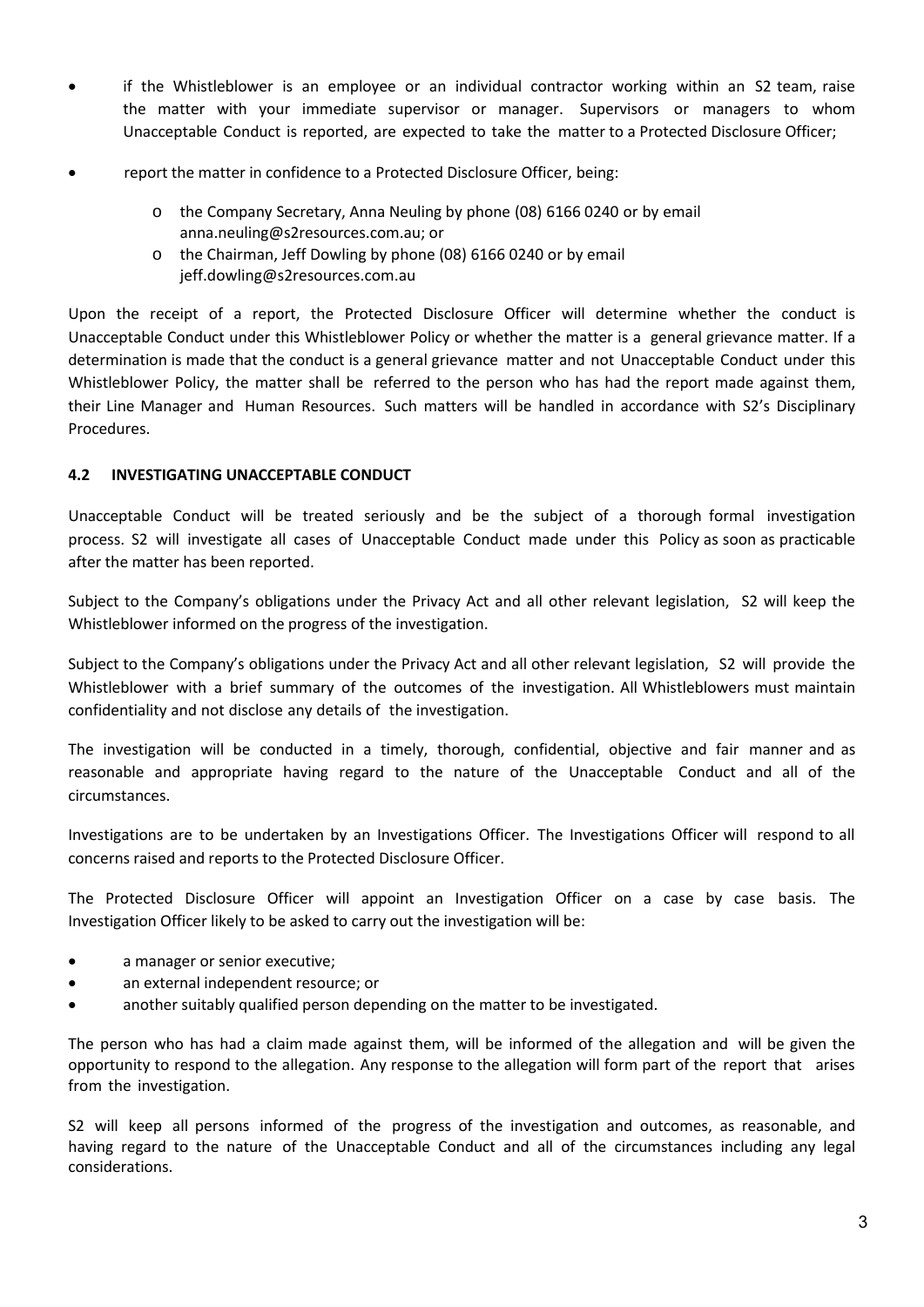At the end of the investigation, the Investigation Officer will report their findings to the Protected Disclosure Officer, who in conjunction with the Managing Director will determine the appropriate response. If the Managing Director is the employee under investigation then the Chairman shall take the Managing Director role in this instance.

Should the investigation substantiate the claims made by the Whistleblower, this will be regarded as a serious disciplinary matter and will be dealt with in accordance with S2's disciplinary procedures.

Should the investigation refute the claims made by the Whistleblower, then the person who has had the claims made against them, will be advised accordingly and will be entitled to continue in their role as if the allegations were not made.

### **4.3 REPORTING PROCEDURES**

Protected Disclosure Officers will report to the S2 Board on Whistleblower allegations annually. These reports will be made on a 'no names' basis, maintaining the confidentiality of matters raised under this Policy. In general, these reports will:

- provide a summary of Unacceptable Conduct incident reports made on a 'no names' basis, their status and action being taken;
- identify any patterns of Unacceptable Conduct; and
- make recommendations, as appropriate, such as recommending the allocation of resources or areas requiring further attention.

The Audit and Risk Committee will receive copies of all Whistleblower reports from Protected Disclosure Officers at the next scheduled Audit and Risk Committee meeting or prior, if appropriate.

Where a report of suspected Unacceptable Conduct relates to a serious material matter, then the matter will be immediately referred to the Chairman of the Audit and Risk Committee. The matter will also be referred to the Chairman of the Audit and Risk Committee if the Unacceptable Conduct is about a Protected Disclosure Officer or a senior executive.

#### **PROTECTION OF WHISTLEBLOWERS**

If a Whistleblower makes a report of Unacceptable Conduct under this Policy, the Whistleblower's identity will be limited to the Protected Disclosure Officer, the Investigations Officer and any other persons required for the purpose of conducting the investigation. The Whistleblower's identity will be protected from further disclosure unless the Whistleblower consents to the disclosure or disclosure is required by the law.

All files and records created from an investigation will be retained under strict security. The unauthorised release of the Whistleblower's identity without the Whistleblowers consent, to any person not involved in the investigation is a breach of this Policy. Such unauthorised release of the Whistleblower's identity will be regarded as a serious disciplinary matter and will be dealt with in accordance with S2's disciplinary procedures.

S2 is committed to protecting and ensuring that Whistleblowers who report Unacceptable Conduct in good faith under this Policy do not suffer any detrimental treatment.

Detrimental treatment includes dismissal, disciplinary action, threats or unfavourable treatment connected with making a report. Any such retaliatory action will be treated as serious misconduct and will be dealt with in accordance with S2's disciplinary procedures. If a Whistleblower believes they have been a victim of detrimental treatment by reason of their status as a Whistleblower, they should immediately report the matter to a Protected Disclosure Officer.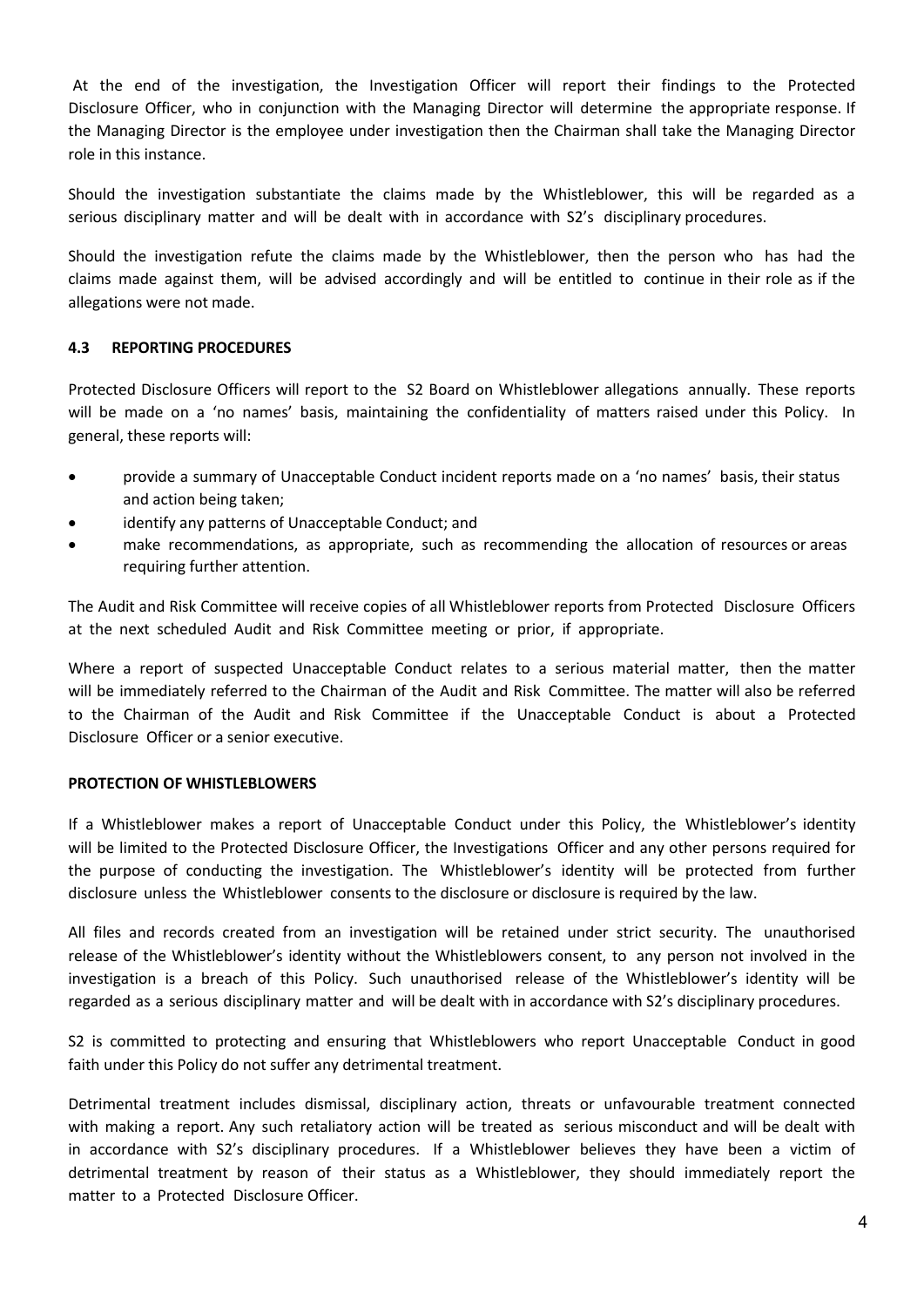If the Whistleblower has been involved in the Unacceptable Conduct, S2 may provide immunity or due consideration from S2's disciplinary procedures, by agreement with S2. S2 however has no power to provide immunity from criminal prosecution.

If the Whistleblower's identity can be inferred from the nature of the Unacceptable Conduct, then the Whistleblower can make a request for special protection measures. Requests will be considered taking into account both the Whistleblower's interest and those of the Company.

If an anonymous report is made, it must be in writing and contain sufficient information to form a reasonable basis for investigation. If a Whistleblower anonymously reports Unacceptable Conduct relating to potential breaches of the Corporations Act, they will not be entitled to the statutory protection contained under the Act (see section Special Protection Under the Corporations Act below for further information).

# **4.4 DUTIES OF EMPLOYEES IN RELATION TO UNACCEPTABLE CONDUCT**

S2 relies on employees to assist S2 in achieving its commitment to foster a culture of corporate compliance, ethical behaviour and good corporate governance.

S2 will not tolerate Unacceptable Conduct and expects employees who become aware of known or suspected Unacceptable Conduct to make a report. Failure by an employee to raise Unacceptable Conduct which they are aware of could result in disciplinary action being taken against the employee.

# **4.5 FALSE UNACCEPTABLE CONDUCT REPORTS**

S2 will not tolerate false reports of Unacceptable Conduct, except where the allegation is made in good faith. Where it is established that an allegation was not made in good faith, or it was a knowingly false Unacceptable Conduct report, this will be regarded as a serious disciplinary matter in it's own right and will be dealt with in accordance with S2'S disciplinary procedures.

Whilst not intending to discourage employees from reporting matters of genuine concern, Whistleblowers must ensure that reports are factually correct, complete, from first-hand knowledge and presented in an unbiased fashion. Any possible perception of bias should be disclosed, and without material omission.

### **4.6 SPECIAL PROTECTION UNDER THE CORPORATIONS ACT**

Part 9.4AAA of the Corporations Act gives special protection to disclosures about Corporations Act breaches if:

- the Whistleblower is an officer, employee, a contractor, supplier of goods or services or an employee of a contractor or of a supplier of goods or services.
- the report is made to:
	- o a Protected Disclosure Officer;
	- o a director, officer or senior manager of S2;
	- o S2's auditor or a member of the audit team; or
	- o the Australian Securities and Investments Commission (ASIC).
	- the disclosure is not made anonymously; and
- the report is made in good faith, and the Whistleblower has reasonable grounds to suspect that there has been a breach of the Corporations Act by S2 or by an officer or employee of S2.

If the above conditions are met, in summary, the protections afforded by the Corporations Act include:

- the Whistleblower cannot be subject to legal liability for making the report;
- anyone who causes detriment or threatens to cause detriment is guilty of an offence and may be liable